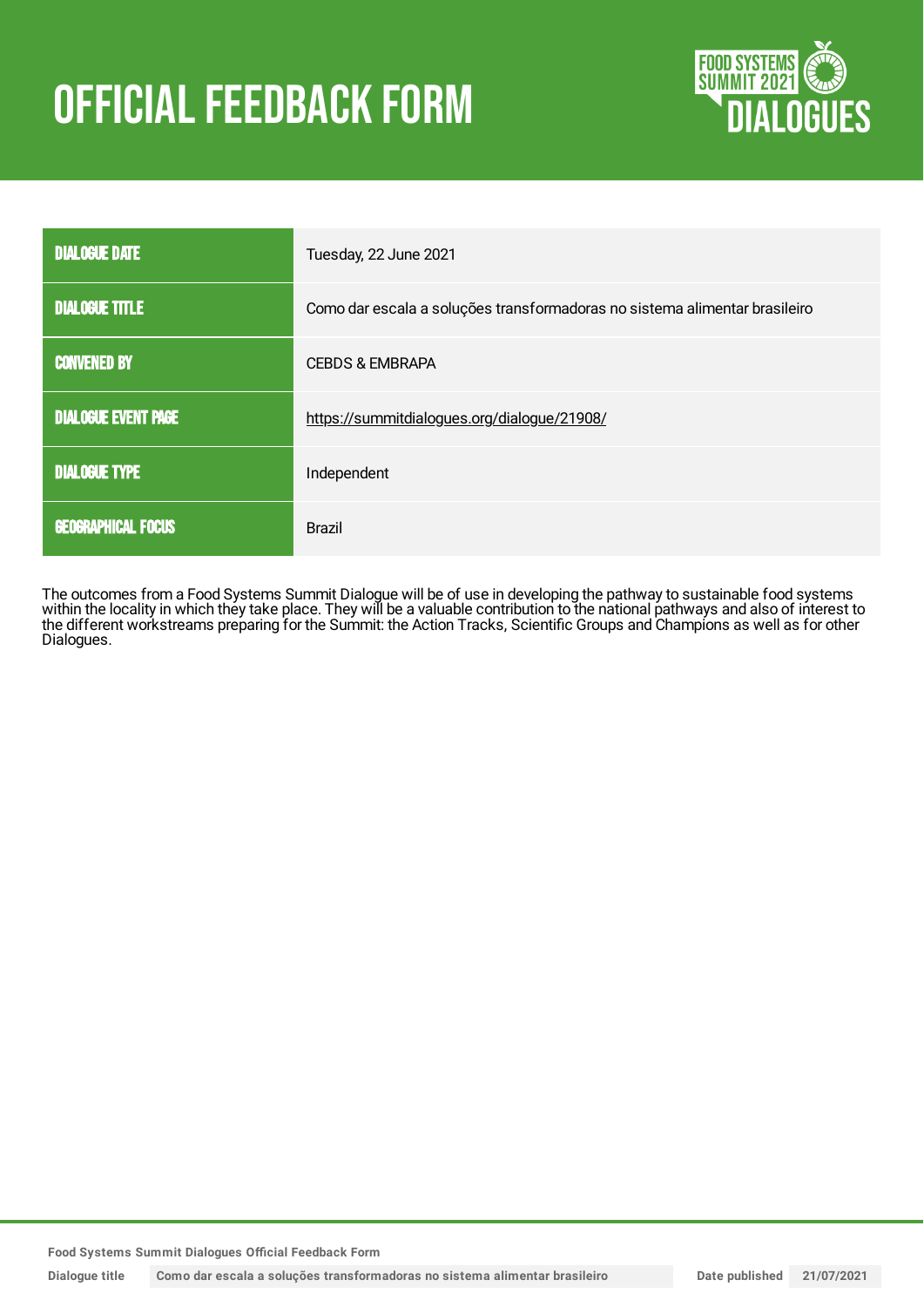## 1.PARTICIPATION



#### NUMBER OF PARTICIPANTS FROM EACH STAKEHOLDER GROUP

- 2 Small/medium enterprise/artisan 1 Workers and trade union
- 10 Large national business 1 Member of Parliament
- 13 Multi-national corporation 2 Local authority
- 
- 
- 1 Large-scale farmer 1 and 1 and 1 and 1 and 1 and 1 and 1 and 1 and 1 and 1 and 1 and 1 and 1 and 1 and 1 and 1 and 1 and 1 and 1 and 1 and 1 and 1 and 1 and 1 and 1 and 1 and 1 and 1 and 1 and 1 and 1 and 1 and 1 and 1 a
- 8 Local Non-Governmental Organization 2 International financial institution
- 5 International Non-Governmental Organization 0 Private Foundation / Partnership / Alliance
- 0 Indigenous People 1 Consumer group
- 16 Science and academia 2 Other
- 
- 
- 
- 0 Small-scale farmer 7 Government and national institution
- 0 Medium-scale farmer 10 and 1 and 2 and 2 and 2 and 2 and 2 and 2 and 2 and 2 and 2 and 2 and 2 and 2 and 2 and 2 and 2 and 2 and 2 and 2 and 2 and 2 and 2 and 2 and 2 and 2 and 2 and 2 and 2 and 2 and 2 and 2 and 2 and 2
	-
	-
	-
	-
	-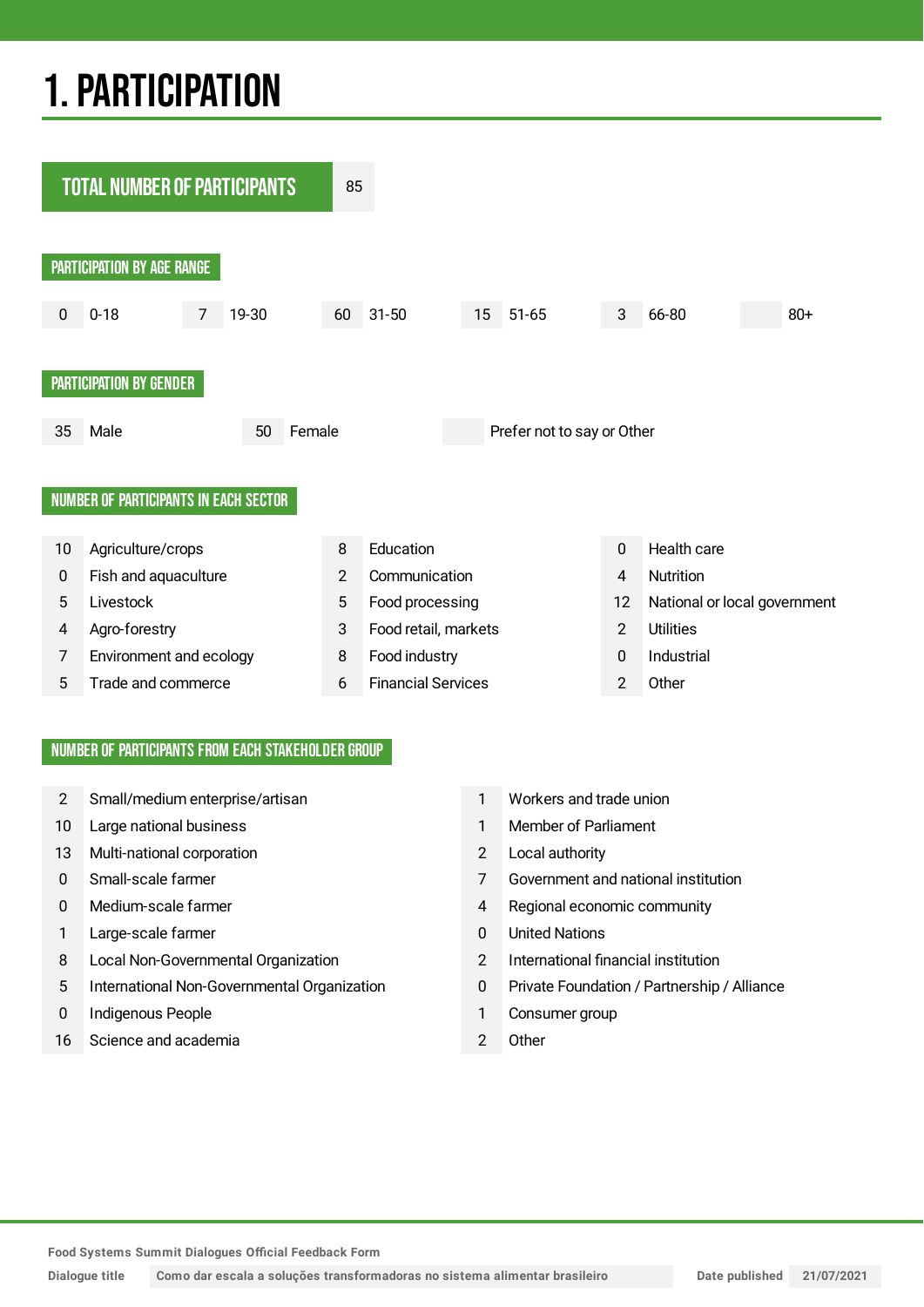### 2. PRINCIPLES OF ENGAGEMENT

HOW DID YOU ORGANIZE THE DIALOGUE SO THAT THE PRINCIPLES WERE INCORPORATED, REINFORCED AND ENHANCED?

The Dialogue was jointly organized by a large public company, EMBRAPA (Brazilian Agricultural Research Corporation), which has a network of 43 agricultural research centers in Brazil, and a non-profit civil association, CEBDS (Brazilian Business Council for Sustainable Development) that aggregates 75 enterprises operating across economic sectors. This public-private partnership embraces an inclusive multi-stakeholder approach. To add even more value and plurality to the discussions, NGOs and social entrepreneurs were invited and participated. In terms of recognizing the complexity of the themes, participants received beforehand information about systemic analysis approaches, and they were invited to think about solutions taking into account a systemic view 'from field to table'. In order to strengthen trust and be respectful, moderators had a preparatory meeting with convenors to clarify doubts and it was reinforced that everyone should have a voice. Multidisciplinarity was also encouraged through the identification of potential participants from different academic backgrounds. Furthermore, debaters were encouraged to ground their arguments on a holistic view, by analyzing the relations between the actors and parts of the system in contrast to the "silos thinking" that has historically reigned in the agri-food sector.

#### HOW DID YOUR DIALOGUE REFLECT SPECIFIC ASPECTS OF THE PRINCIPLES?

Multi-stakeholder inclusivity was highly achieved since the Dialogue included participants from governmental institutions, startups, farmers, retailers, industries, NGOs, and academia. Trust and respect were principles highlighted in every previous communication and were also discussed during preparatory meetings with moderators. The group of questions posed to the participants in each room was designed to meet the principles of recognizing complexity and complementing the work of other actors. Existing initiatives considered as game-changer solutions were presented to spark insights from the various participating actors.

#### DO YOU HAVE ADVICE FOR OTHER DIALOGUE CONVENORS ABOUT APPRECIATINGTHE PRINCIPLES OF ENGAGEMENT?

As advice to others Dialogue Convenors, it is encouraged that participation of the private sector should cover the entire food chain and, to increase the value of the debate, NGOs and government representatives should also interact with the private companies. The involvement of NGOs is important as a form to give voice to the civil society. Moderators should be neutral. As such, our moderators were not linked to any private company and they were all advised not to influence the discussion with personal opinions. Additionally, the debate rapporteur should also be neutral and act as a listener only. Moderators and rapporteurs can work together after the dialogue to write a confident report with special attention to identifying macro themes, challenges associated with them, and areas of divergence. In relation to fostering systems thinking, moderators can also play a role by incentivizing participants to reflect upon the interactions between distinct links in the food production chain, and to analyze if there are potential trade-offs associated with the strategies adopted to promote the scalability of transformative solutions. Clear communication with the invited participants prior to the event on the objectives of the Dialogue and its guiding questions were key elements to have significant and relevant participation during the Dialogue.

**Food Systems Summit Dialogues Official Feedback Form**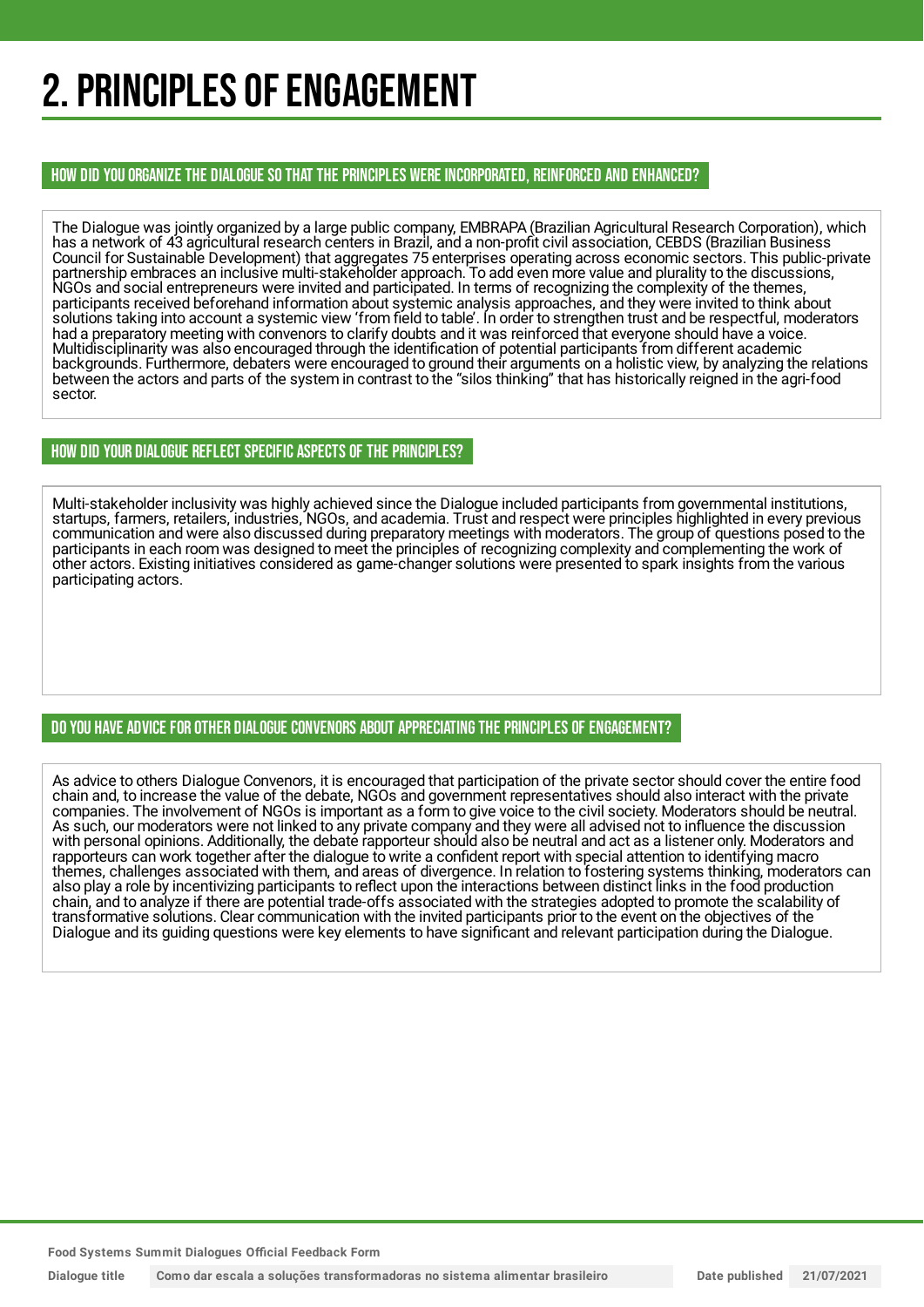## 3. METHOD

The outcomes of a Dialogue are influenced by the method that is used.

DID YOU ORGANIZE THE DIALOGUE SO THAT THE PRINCIPLES WERE INCORPORATED, REINFORCED AND ENHANCED?

✓ **Yes No**

**Food Systems Summit Dialogues Official Feedback Form**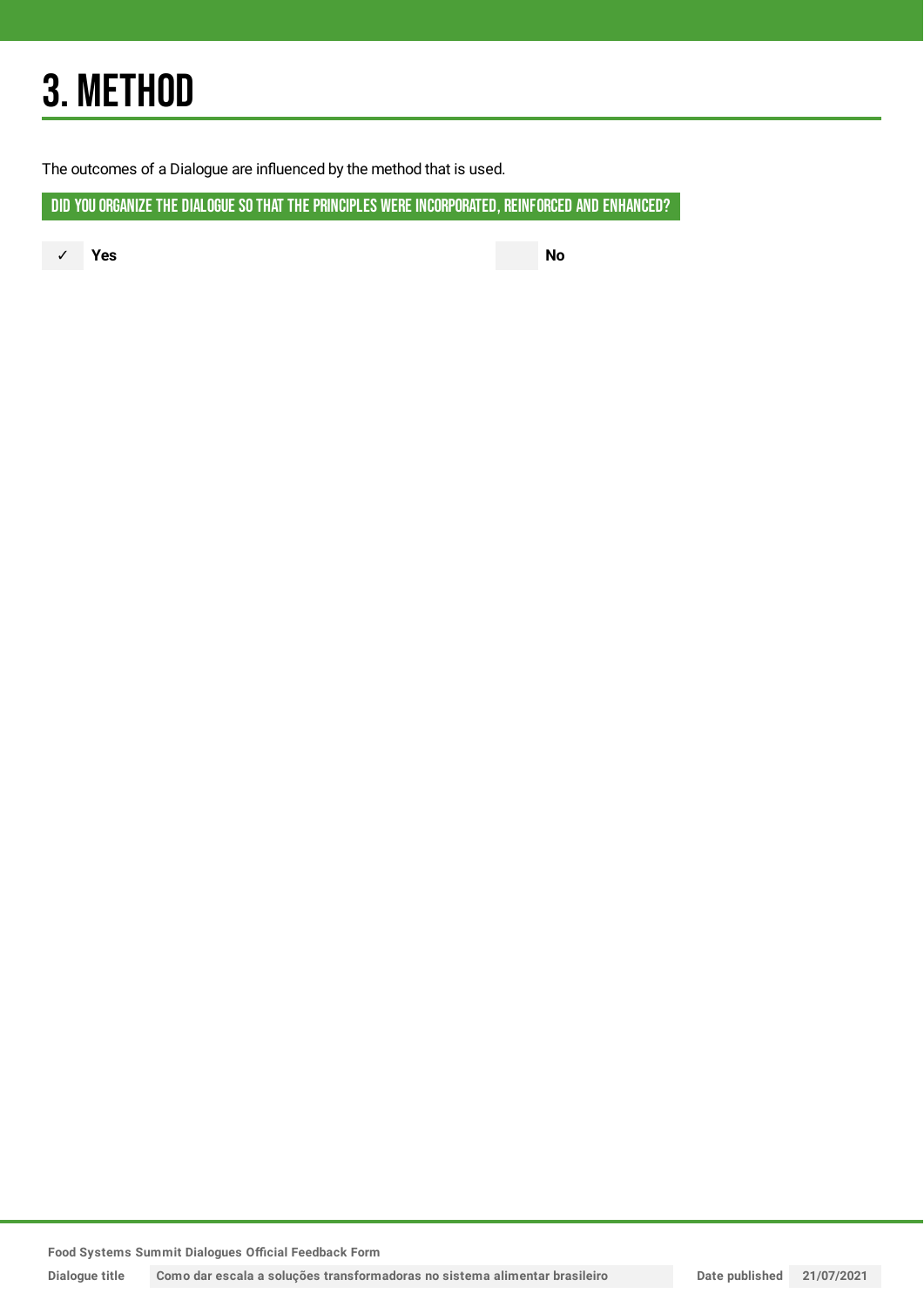### 4. DIALOGUE FOCUS & OUTCOMES

### MAJOR FOCUS

The focus of the Dialogue was to discuss how to give scale to game-changer solutions in brazilian Food Systems, related to 3 main themes connected to the first 3 Action Tracks of the Summit : low carbon, regenerative and high-productivity agriculture; access to healthy and sustainable food; and education to strengthen sustainable consumption.

The discussions around each theme were illustrated by the presentation of some of the most promising Game Changer Solution in Brazil, that have great potential of gaining more scale. Although each theme has a main focus on different parts of the food system (production, distribution and consumption, respectively), the guiding questions in each topic consider and try to provoke insights regarding a systemic view necessary to scale up game-changer solutions.

In breakout room 1, the discussion was about scaling up low carbon, regenerative and high-productivity agriculture initiatives (related to Action Track 3: Boost nature-positive food production at scale).

The Illustrative Game-Changer solutions included Regeneration in the Milk Value Chain of Nestlé's suppliers, as well as EMBRAPA's Rede ILPF (Integrated Crop-Livestock-Forest Systems Network).

Discussions were guided by the following questions:

1. What are the main challenges to strengthen and scale up sustainable food production models?

- 2. How to increase integrated systems with a forestry component?
- 3. How to scale up and add value to Brazilian socio-biodiversity products obtained in sustainable production models?

Additional questions:

- 4. How can unified certification systems for low-carbon and/or regenerative agriculture be strengthened?
- 5. Who should finance rural producers to strengthen their role as agents of environmental conservation?
- 6. How to strengthen traceability processes that add value to low-carbon agricultural products?

In breakout room 2, the discussion topic was about how to expand access to healthy and sustainable food to ensure food security (related to Action Track 1 of the UNFSS: Ensure access to safe and nutritious food).

The Illustrative Game-Changer solution presented was the biggest network of Food Banks in Brazil, Mesa Brasil, a program run by SESC (Social Service for Commerce).

Discussions were guided by the following questions:

- 1. How can public-private partnerships facilitate the democratization of access to food in Brazil?
- 2. How to make access to healthy, sustainably produced food more democratic?
- 3. How to combat food waste in line with the need to strengthen food security?

Additional questions:

4. How to grow funding for education and technology transfer programs to reduce food loss and waste across the value chain?

- 5. How to scale up short circuits of food production and consumption?
- 6. How can we respect regional food cultures in the process of democratizing healthy, sustainable food?

In breakout room 3, the discussion focused on how to scale up consumer education to strengthen sustainable consumption (related to Action Track 2 of the UNFSS: Shift to sustainable and healthy consumption patterns).

The Illustrative Game-Changer solution presented is called Act for Food, run by Carrefour.

Discussions were guided by the following questions:

- 1. How can healthy and sustainable diets be defined in a unified way and then strengthen the practice around this concept?
- 2. How to strengthen the adoption of sustainable consumption patterns?
- 3. How to amplify communication actions for behavioral change?

4. How can we encourage public-private partnerships aimed at behavioral change for sustainable consumption?

Additional questions: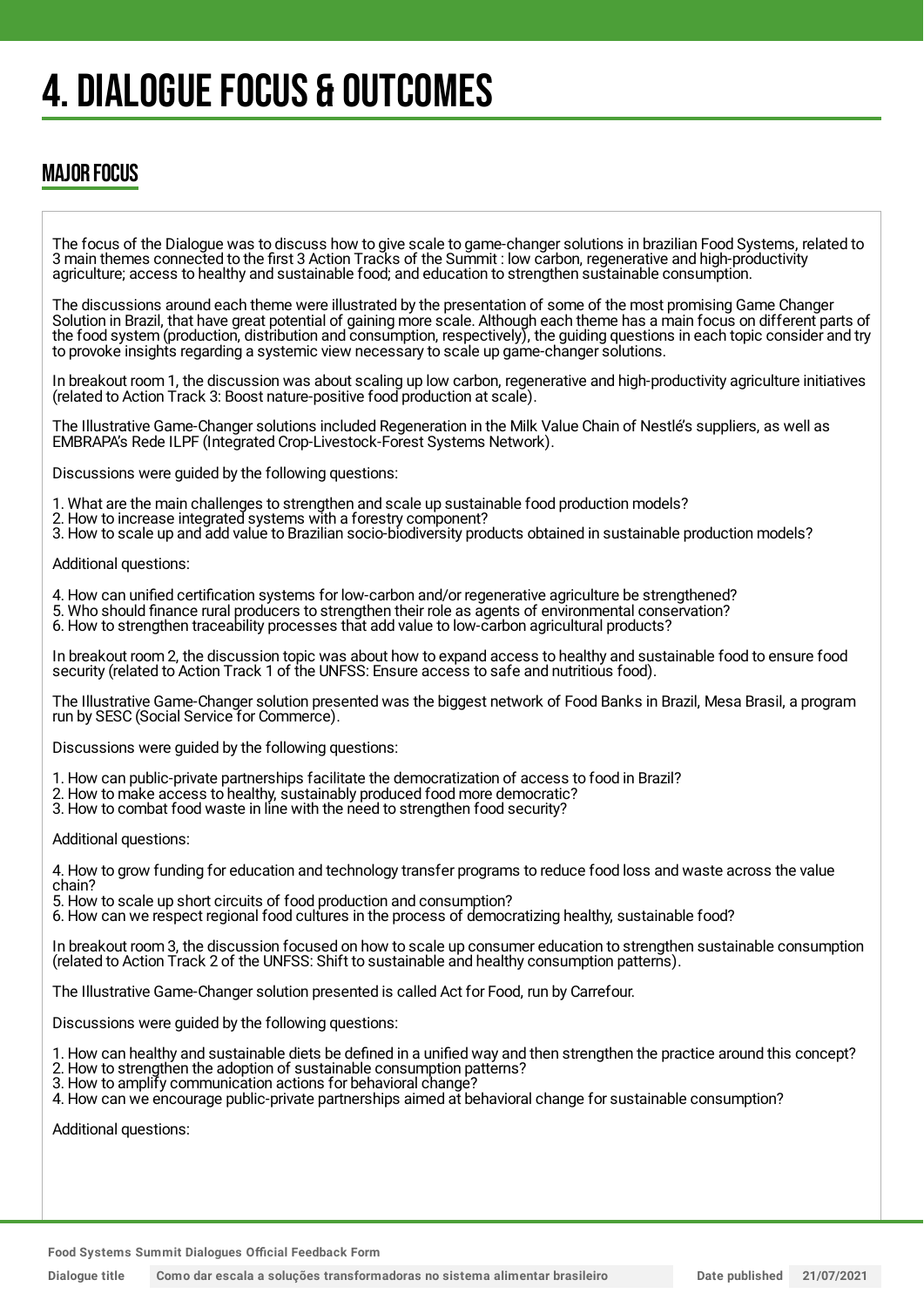5. Who should be responsible for funding national environmental education campaigns for the adoption of sustainable consumption patterns?

6. What is the role of each link in the food production chain in consumer/citizen education?

7. How can we strengthen the network performance of Brazilian cities in line with the global guidelines of SDG 12?

| <b>ACTION TRACKS</b> |                                                                           | KEYWORDS |                              |   |                            |
|----------------------|---------------------------------------------------------------------------|----------|------------------------------|---|----------------------------|
|                      | Action Track 1: Ensure access to safe and<br>nutritious food for all      |          | Finance                      | ✓ | Policy                     |
| $\checkmark$         | Action Track 2: Shift to sustainable<br>consumption patterns              | ✓        | Innovation                   |   | Data & Evidence            |
|                      | Action Track 3: Boost nature-positive<br>production                       |          | Human rights                 | ✓ | Governance                 |
|                      | Action Track 4: Advance equitable livelihoods                             |          | Women & Youth<br>Empowerment | ✓ | Trade-offs                 |
|                      | Action Track 5: Build resilience to<br>vulnerabilities, shocks and stress |          |                              |   | Environment<br>and Climate |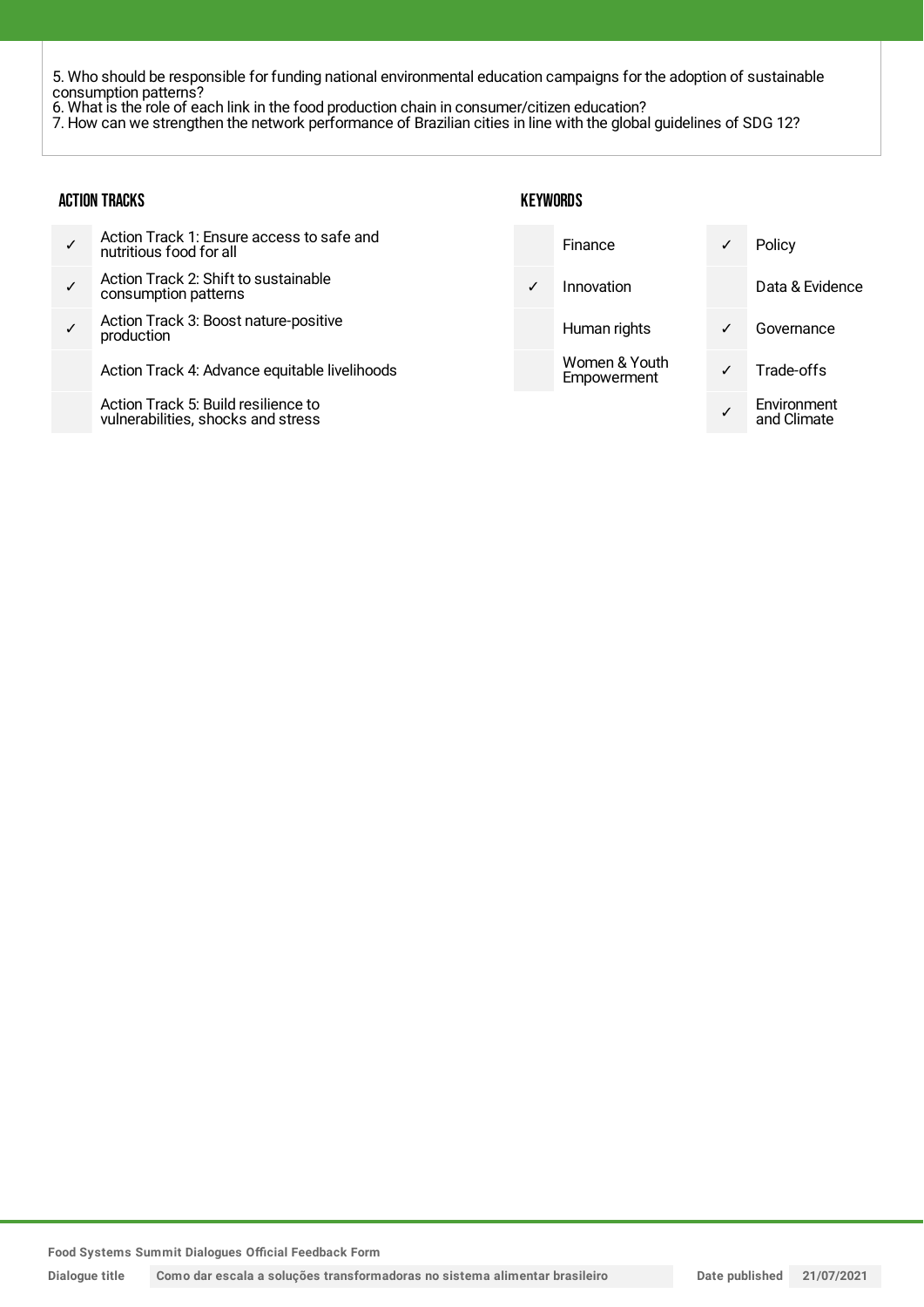Scaling up transformative solutions related to sustainable food production, distribution and consumption, will demand coordinated action from the public and private sectors throughout the food systems. According to the dialogue´s participants, to create and maintain enabling environments for transformations, attention should be directed to 9 core areas in order to increase the scalability of transformative solutions for food systems in Brazil:

1 - Investment, strengthening the linkages between potential investors, food producers, RD&I intensive organizations and startups should be prioritized. Agri-food entrepreneurs are seen as an important stakeholder since they have the ability to prospect investments, and they could work more closely with farmers and researchers. Payment mechanisms for environmental services and amplifying the access to credit for smallholders were also highlighted, as well as long-term financing models. In relation to the Brazilian rural credit policy, it was mentioned that it demands a revision of priorities in order to be more inclusive. Currently, most of the credit is given to the production of commodities, and the scalability of transformative solutions demand strategies to diversify food production with special attention to the use of local biodiversity for food.

2 - Capacity building for small producers is strongly associated with increased access to markets for products from the Brazilian biomes and territories, an expanded associative capacity, and the involvement of more smallholders in national initiatives such as the efforts to increase the use of integrated systems in agriculture. Continuous scientific, technological advancements and the expansion of technical assistance are essential for the adoption of good production and processing, democratizing the access to healthy and sustainable food. Smallholders should be prioritized as a key stakeholder in the process of increasing the sustainability of food systems. The need to improve the diversification of agricultural production was also mentioned, with special attention to production systems based on native species.

3 - Governance of food systems demands attention in order to avoid 'silo thinking' and to accelerate the transformations needed. The role of cities in providing solutions to improve the access to healthy foods, and the importance to involve different government levels in the implementation of an integrated national agenda were highlighted. Business leadership toward the food systems' transformation was mentioned as a means to strengthen public-private partnerships linked to the adoption of technologies by producers and industries, the role of retailers in consumer education, and the potential of joint initiatives involving distinct stakeholders aimed at mitigating food loss and food waste, and increasing access to healthy foods.

4 - Public policies for food sovereignty, it is a core area in the face of increasing food insecurity in Brazil and guarantees that society will be able to work on the tasks capable of transforming food systems. Therefore, the role of national policies such as the National School Feeding Program (PNAE), an important tool for education about sustainable consumption practices, and the Food Acquisition Program (PAA) should be understood and promoted.

5 - Improving the use of biodiversity for nutrition is seen as an opportunity for Brazil to differentiate its food production, which is heavily based on the exports of commodities; to improve income generation for extractivist communities; and to increase the offer of healthy foods for the internal market. It is linked to the need to further diversify crops utilized in crop-livestockforestry integrated systems and the opportunity of improving the nutritional value of diets based on native species.

6 - Uniting public and private sectors to delineate solutions to improve food access. The trade-off between developing valueadded food products and improving the access of foods to low and lower-middle income consumers demands attention, and the focus should be on increasing the access to healthy foods since the per capita consumption of fruits and vegetables in Brazil is less than half of the amounts suggested by the World Health Organization. The legislative dimension was highlighted, and private and public sectors should discuss food donations bills and new legislation opportunities to strengthen, for instance, the role of food banks in food redistribution and/or the opportunities to foster new business models.

7 - Scaling opportunities aligned with the circular economy for food systems. Therefore, it is essential to implement circularity principles from the farm to the consumer level to foster the development of upcycled products, use of byproducts, valorization of biodegradable packaging, and reduction of waste sent to landfills.

8 - A dynamic exploration of the important nexus in food systems, such as agriculture-climate-food or food-nutrition-health, considering synergies, trade-offs, costs and benefits, should enhance transformation potentials. For this kind of exploration, monitoring capabilities and appropriate metrics have to be in place.

9 - Finally, proper communication to internal and external consumers of products obtained from the Brazilian sociobiodiversity as the result of sustainable practices is an important challenge.

There are already numerous examples of transformative solutions in all these core areas that can be monitored, and are referenced in the end of this document.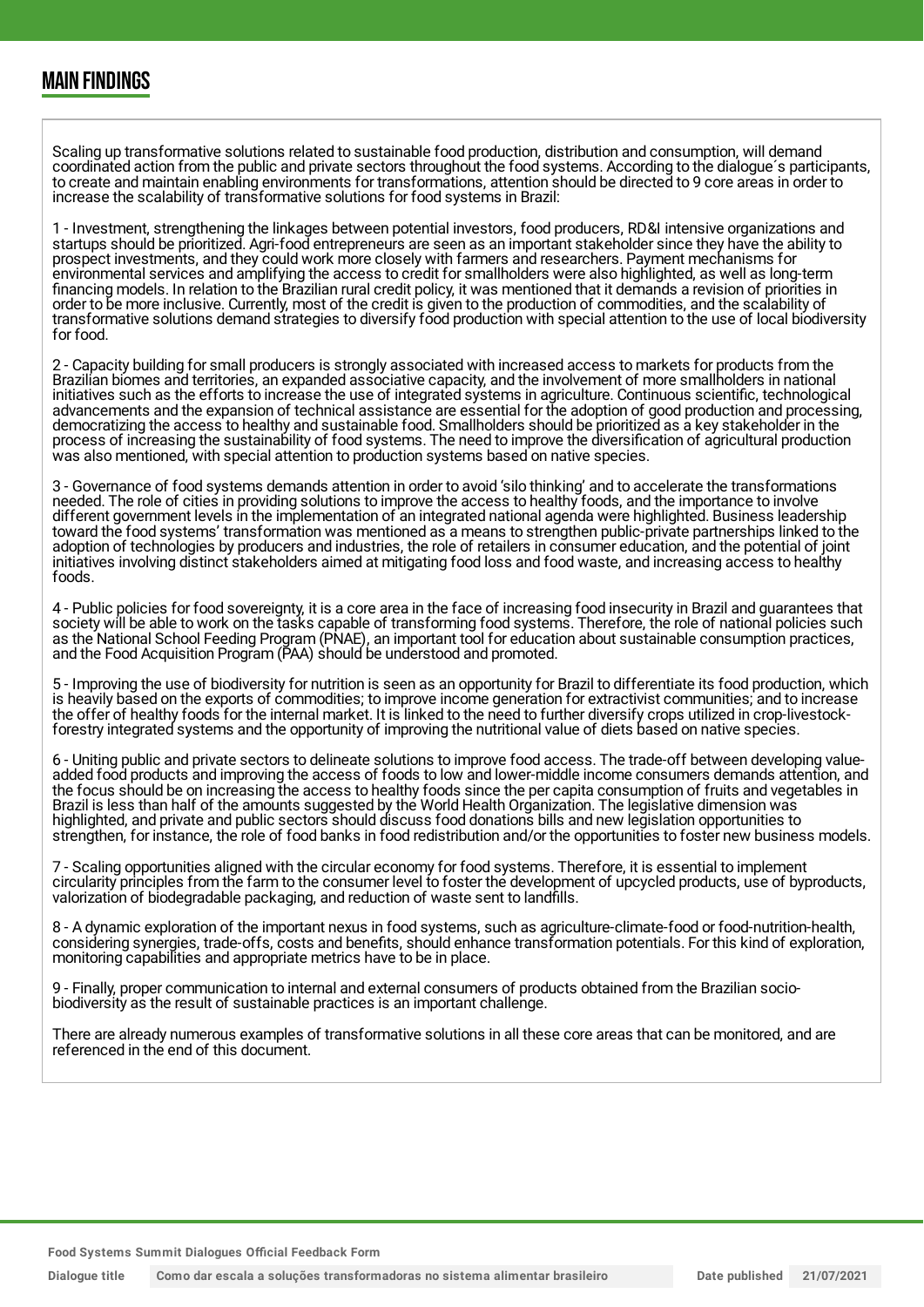#### ACTION TRACKS

- ✓ Action Track 1: Ensure access to safe and nutritious food for all
- ✓ Action Track 2: Shift to sustainable consumption patterns
- ✓ Action Track 3: Boost nature-positive production
- ✓ Action Track 4: Advance equitable livelihoods
- ✓ Action Track 5: Build resilience to vulnerabilities, shocks and stress

#### **KEYWORDS**

|              | Finance                      | $\checkmark$ | Policy                     |
|--------------|------------------------------|--------------|----------------------------|
|              | Innovation                   | ✓            | Data & Evidence            |
| $\checkmark$ | Human rights                 |              | Governance                 |
|              | Women & Youth<br>Empowerment |              | Trade-offs                 |
|              |                              |              | Environment<br>and Climate |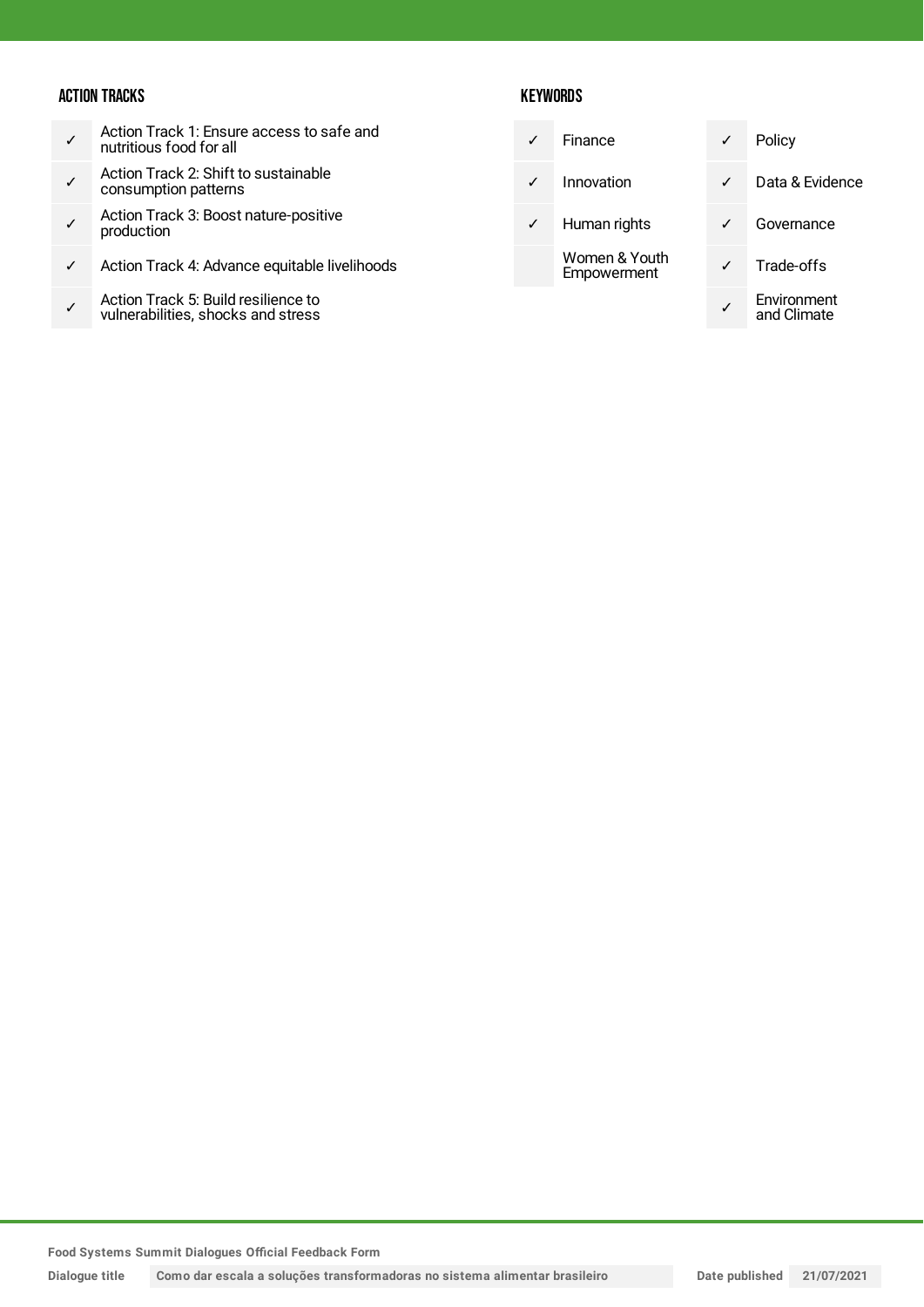Breakout Room 1: scaling up low carbon, regenerative and high-productivity agriculture initiatives

Integrated crop-livestock-forest systems and other examples of regenerative agriculture were discussed. Issues related to illegal deforestation were suggested as damaging to the country's image and the resolution of these issues was considered an essential condition for Brazil to be recognized in relation to the sustainable practices.

The main challenges discussed to strengthen these models were: 1. The expansion of access to technical assistance for small/medium producers, using innovative mechanisms; 2. The expansion of access to credit for sustainable systems; 3. The expansion of the associative capacity of small and medium producers; 4. Putting into practice the payment market for environmental services, related to sustainable practices, biodiversity conservation, in situ conservation of genetic resources, carbon stock; 5. The increase in the diversity of integrated systems, and the design of inclusive integrated systems for other regions that do not have grains, with more attention to social metrics; 6. The exploration of the nexus between water-energyfood-climate or between food-nutrition-health to understand the complexity of food systems and the need to communicate what the crop-livestock-forest nexus is; 7. Developing metrics for the sustainability of systems and agricultural properties, which is essential for the certification scheme of integrated systems, when Life Cycle analysis and ESG criteria are growing in importance and can strengthen sustainable practices; 8. Measuring the impacts of the transition to regenerative practices, and practicing with new forms of financing, such as blended finance; 9. The need for mechanization adapted for diversification and regeneration; 10. Making it clear to consumers, investors and other stakeholders, the transparency and traceability of products throughout the chain.

It was discussed that the systems involving the forestry component will be in more demand and will contribute to sustainability indicators. The challenges listed were: 11. The need for the integrated systems' forest component to include greater diversification of species, experimenting with non-timber and fruit-bearing components; 12. The need to value the role of the arboreal component for animal thermal comfort and as a shelter for biodiversity, impacting the soil microbiome component and the production of biomass and oil, also to create business models in which the tree is an important source of income for the producer; 13. The assessment of the rural property's landscape considers several interconnected production chains, where there is a need to include the perspective of producers in the design processes of integrated production systems with a forest component; 14. The need to professionalize the management of forest assets in integrated systems and invest in research on the management of native species, creating leasing business models for managing the forest component, so the farmer does not need to specialize in this activity.

Regarding the valuation of Brazilian socio-biodiversity products obtained in sustainable production models, it was highlighted that: 15. Purchase guarantee options, such as offtake agreements and long-term contracts, are necessary as an economic basis for the transition to regenerative agriculture, in addition to connection with markets that give value to products generated from sustainable practices; 16. The diversification of species in the systems must guarantee food security and generate alternative income through environmental services; 17. Certification, good management practices, local agroindustrialization, and payment mechanisms for environmental services are possible alternatives of income from the standing forest; 19. The rational use of socio-biodiversity must be based on knowledge, exploring the food-culture nexus to model strategies and businesses in the bioeconomy; 20. Quality labels are important to communicate with the consumer about the food product, making connections between food, territory and culture.

| <b>ACTION TRACKS</b> |                                                                           | <b>KEYWORDS</b> |                              |   |                            |
|----------------------|---------------------------------------------------------------------------|-----------------|------------------------------|---|----------------------------|
|                      | Action Track 1: Ensure access to safe and<br>nutritious food for all      |                 | Finance                      | ✓ | Policy                     |
|                      | Action Track 2: Shift to sustainable<br>consumption patterns              | $\checkmark$    | Innovation                   | ✓ | Data & Evidence            |
|                      | Action Track 3: Boost nature-positive<br>production                       |                 | Human rights                 | ✓ | Governance                 |
|                      | Action Track 4: Advance equitable livelihoods                             |                 | Women & Youth<br>Empowerment | √ | Trade-offs                 |
|                      | Action Track 5: Build resilience to<br>vulnerabilities, shocks and stress |                 |                              |   | Environment<br>and Climate |

**Food Systems Summit Dialogues Official Feedback Form**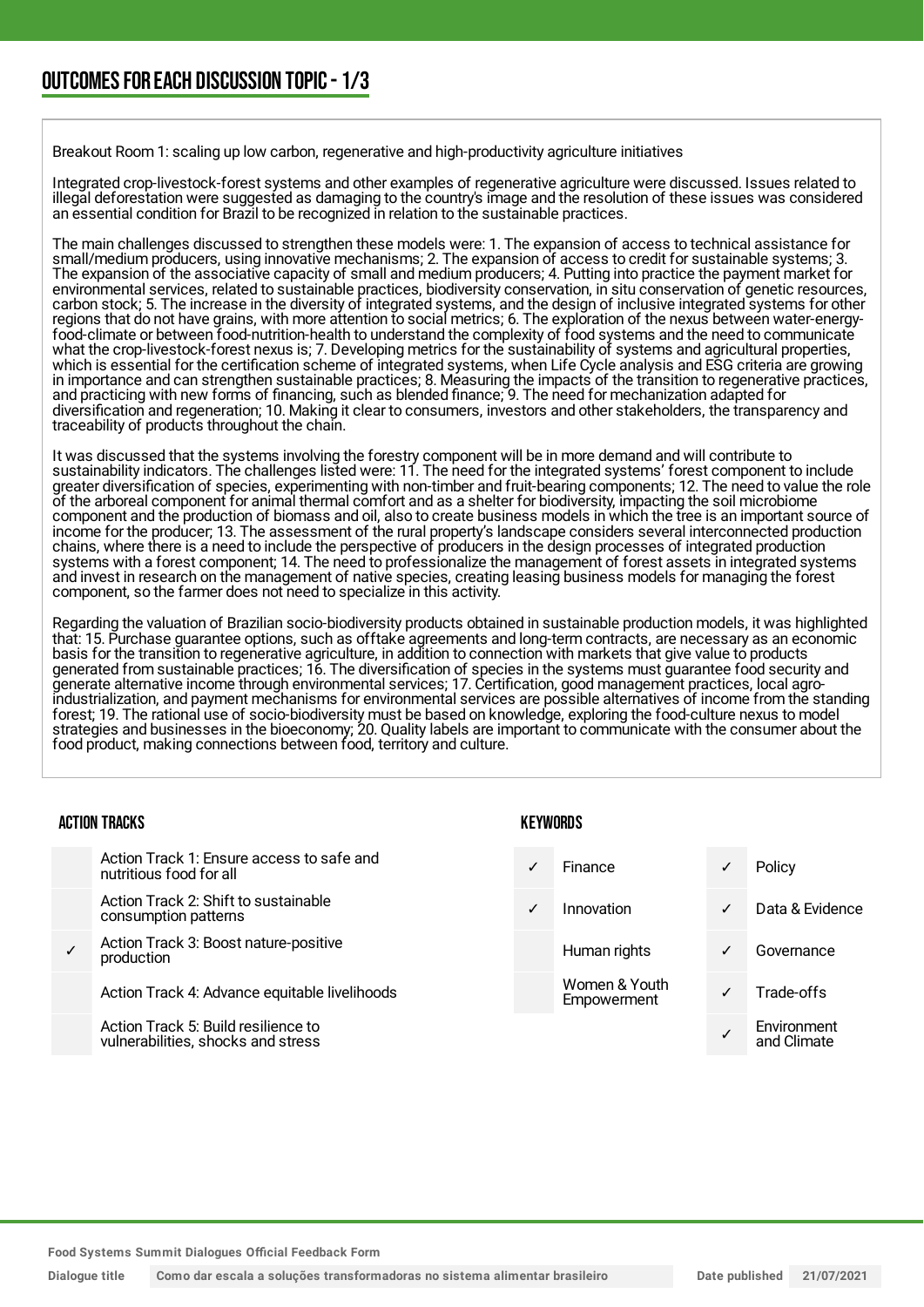Breakout Room 2: expand access to healthy and sustainable food to ensure food security

To combat hunger, we must integrate solutions such as public policies, technology, finance, logistics, training, regulation and monitorization. It is important that the issue of access to good food is everyone's concern.

Food waste was seen as a great aggravator of food insecurity. There is a lack of accountability and collaboration across the value chain to deal with this issue, especially considering the lack of trust among actors to establish multi-sectoral processes. The primary action related to waste was the reduction of food loss and waste levels, not the donation of food. Within the scope of SDGs, it was discussed that Brazil should focus on goal 12.3, on the treatment of post-harvest products and integrated approaches. To raise awareness, the need for greater access to up-to-date mapping and data where people facing food insecurity are was highlighted as a key role of government, as well as the need for indicators on waste specific to Brazil, in addition to campaigns on conscious consumption and integral use of food items. The Intersectoral Strategy for the Reduction of Food Losses and Waste (2017) was mentioned as potentially useful to ground these actions, but it needs to be revised.

The democratization of healthy diets was suggested to be dependent on the access that producers have to markets. Therefore, it is necessary to work on the integration of the chain, distribution, shortening the chain through digital technologies such as apps for direct sales, and with the vision of a circular economy that reduces waste. The need for trade agreements with producers to be fairer and formal, rewarding real production values and universalizing contractualization was highlighted, where reinforcing Brazil´s legislation (law 13288) on vertical integration contracts could support this effort. A greater spirit of collaboration between producers should be fostered, in order to strengthen cooperative models.

Public policies and associated programs were seen as essential to guarantee food security. Moreover, the role of the Interministerial Chamber for Food and Nutritional Security (CAISAN) was highlighted, and it should promote comprehensive technical committees, which are limited due to the decree 10173 of June 7th 2021. Furthermore, the Law 14016 of June 23, 2020, which regulates the donation of surpluses for human consumption, was discussed in the sense that it needs to have its technical and ethical aspects revised. Food safety in donations should be a shared responsibility among donors and food banks, and the law should stretch beyond donations. It was emphasized that public policies should permeate the entire system, from production to the consumption and disposal of packaging, assisted by technology.

Participants discussed that access to healthy and sustainable diets is dependent on the accessibility of sustainable production technologies, especially for small and medium producers that still lack the basics such as access to credit. Technical assistance must be expanded and improved, as well as rural connectivity, involving the government, companies and academia.

The distinction involving access to food, food security and nutritional security was emphasized, where food security was characterized as an income issue. However, the need to get rid of paradigms was also suggested. Eating healthier is not necessarily more expensive and, as such, there is the need to think beyond the monetary factor, encompassing practicality. People lack not only money, but also time to choose, prepare and organize food. 'Gourmetization' was mentioned as a factor that increases prices, and it is also the role of retailers to control price discrepancy between producer purchases and final sales.

Co-responsibility and equity as the basis for education about the sustainability of the food chain was mentioned. More transparency is needed, making traceability technologies more accessible and widely implemented, also widening and integrating multi-stakeholder communication and education, throughout society, in schools and across consumer classes.

#### ACTION TRACKS

| ✓ | Action Track 1: Ensure access to safe and<br>nutritious food for all |
|---|----------------------------------------------------------------------|
|   | Action Track 2: Shift to sustainable<br>consumption patterns         |
|   | Action Track 3: Boost nature-positive<br>production                  |
|   | Action Track 4: Advance equitable livelihoods                        |
|   |                                                                      |

Action Track 5: Build resilience to vulnerabilities, shocks and stress

#### **KEYWORDS**

| ✓            | Finance                      | ✓            | Policy                     |
|--------------|------------------------------|--------------|----------------------------|
| $\checkmark$ | Innovation                   | ✓            | Data & Evidence            |
| $\checkmark$ | Human rights                 | ✓            | Governance                 |
|              | Women & Youth<br>Empowerment | $\checkmark$ | Trade-offs                 |
|              |                              |              | Environment<br>and Climato |

and Climate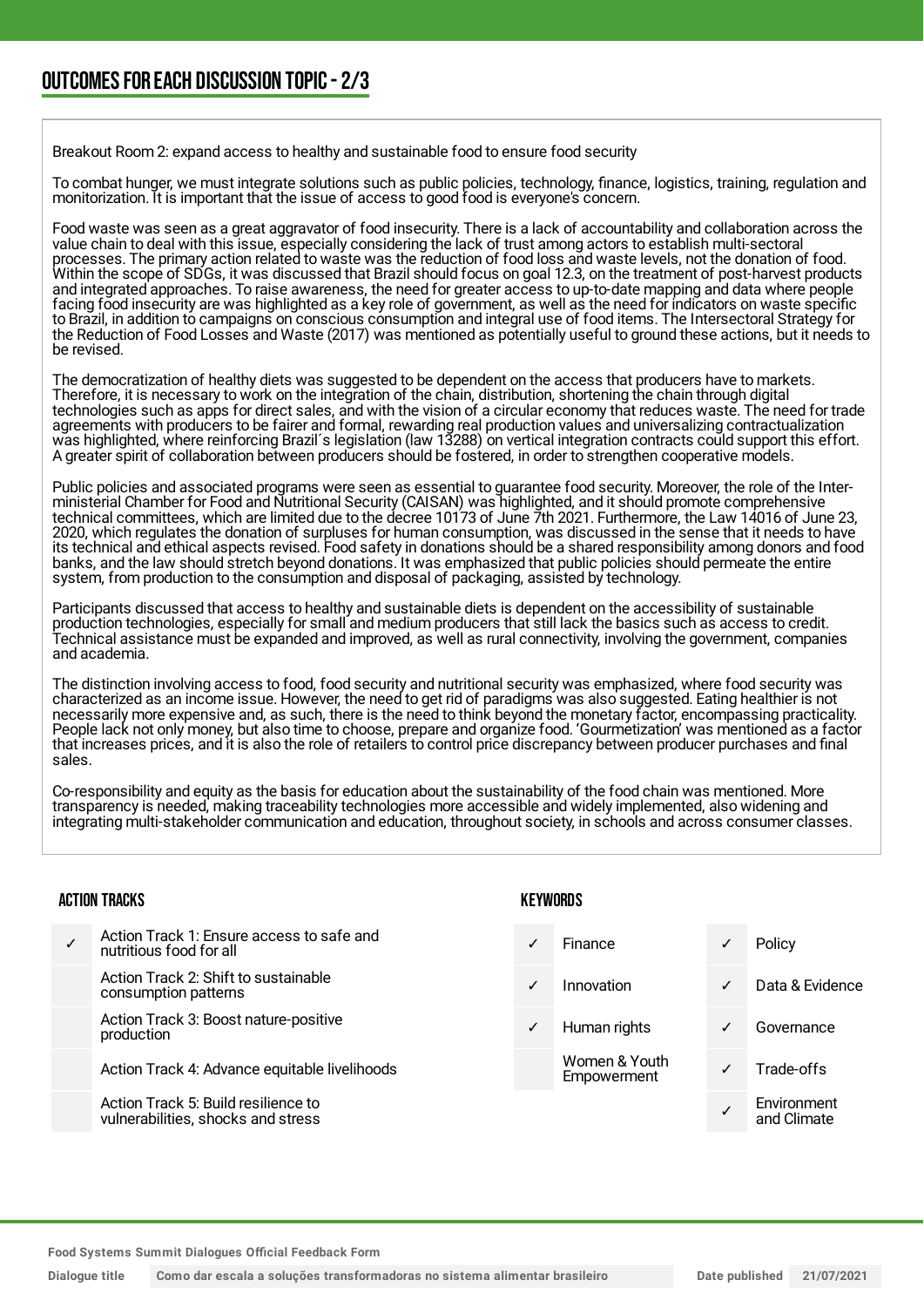Breakout room 3: scale up consumer education to strengthen sustainable consumption

Brazilian consumers still do not associate diets with the environment and, in general, know little about how their food was produced.

It was discussed that the theme of food environments needs more attention; culture, habits, local knowledge, availability, quality and price need to be analyzed together, valuing regional diets and seasonal foods, in addition to respecting cultural preferences. To make diets more diversified, the key point is to expand access to food, as the country still has high levels of food insecurity. The impacts of the pandemic on food security and food quality require special attention.

It was suggested that industrial and retail surpluses can be redistributed. Public policies to increase access to food are fundamental, and the Food and Nutritional Security policies, such as the National School Feeding Program (PNAE) and the Food Acquisition Program (PAA) should be revised and strengthened. A low percentage of consumers read food product labels. Health and sustainability must be analyzed together, as such this information should also be in labels. The private sector should have a role in encouraging consumers to read and understand labels, in addition to disseminating information on how to choose and prepare different foods, highlight aesthetic issues, redesign leftovers from meals, fully enjoy the food and consider the recommended portion per person. It is important to encourage the consumption of unconventional food plants (PANCs) and engage the industry in the development of these new products.

The systemic view on health must also take into account the nutrition and microbiota of soils, given the direct relationship between soil health and plant nutrition. It was mentioned that school meals, for example, should prioritize regional foods, also with the support of the PNAE. A big challenge is to make industry and popular restaurants do the same. Not every healthy diet is sustainable, healthy diets may also generate waste. It is important to encourage innovation in the reuse of coproducts in production chains, such as the use of cashew fiber to make hamburgers. The connections between research institutions and agribusinesses should be strengthened with a focus on Circular Economy opportunities, such as reducing the use of plastic in packaging. Alternatives need to be evaluated to lower the prices of fresh food. It was mentioned that the resumption of the Interministerial Chamber for Food and Nutritional Security (CAISAN) should involve the productive sectors in initiatives to promote food security.

The persistent difficulty in patronizing communication and efforts to educate on healthy and sustainable diets was highlighted, as there are still controversies on the definition of these diets. Public institutions still lack efficiency and resource allocation to effectively educate society on this matter, even when in public private partnerships. A further controversial aspect found is whether we should produce more, or just improve efficiency and distribution of food.

Education in schools should be a priority, with communication strategies that value positive messages, as research shows that negative messages have little effectiveness in changing habits. Edu Communicative practices were recommended, as they are based on dialogue, respect for human rights, a critical reading of the media and must be co-constructed between different actors.

The challenge of addressing the issue in a more integrated manner, without ideological biases to leverage collaboration, was highlighted. Solutions that involve both producers and consumers, promoted by some retail chains such as Carrefour in its' Act for Food Initiative, should gain scale. It is essential to work in networks and train communicators and public managers on food system issues, in addition to establishing validated indicators to measure the impacts of promoting healthy and sustainable diets. Finally, to scale innovative solutions, capturing investments from venture capital and angel investors was suggested, by involving more startups.

#### ACTION TRACKS

|   | Action Track 1: Ensure access to safe and<br>nutritious food for all |
|---|----------------------------------------------------------------------|
| ✓ | Action Track 2: Shift to sustainable<br>consumption patterns         |
|   | Action Track 3: Boost nature-positive                                |

production

Action Track 4: Advance equitable livelihoods

Action Track 5: Build resilience to vulnerabilities, shocks and stress

#### **KEYWORDS**

| Finance                      | Policy                     |
|------------------------------|----------------------------|
| Innovation                   | Data & Evidence            |
| Human rights                 | Governance                 |
| Women & Youth<br>Empowerment | Trade-offs                 |
|                              | Environment<br>and Climate |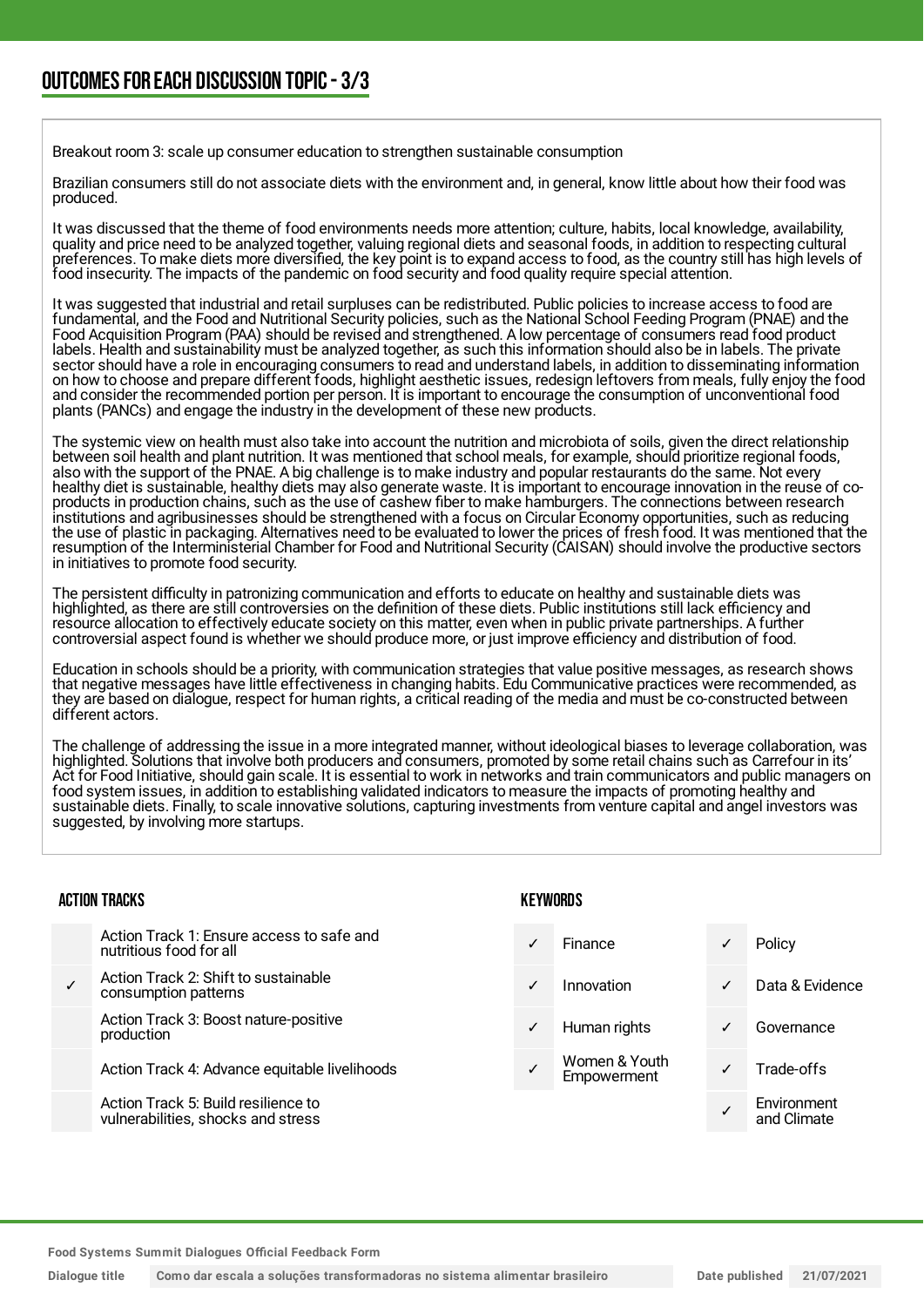### AREAS OF DIVERGENCE

Breakout Room 1: scaling up low carbon, regenerative and high-productivity agriculture initiatives

ILPF and regenerative agriculture are interesting concepts, but still difficult to apply in soy producing areas, as the protocols are still being developed. It is necessary to better define the concepts in order to work with soy supply chains, such as the carbon neutral soy concept. The challenge of communication regarding deforestation was identified, indicating the necessity to know how to communicate what is already being done well. Soil carbon retention is a challenge for tropical agriculture, but it is one of the greatest opportunities for Brazil.

Surveys conducted in the states of Mato Grosso, Pará, Rondônia and Acre show that producers resist the insertion of trees in areas with good aptitude for agriculture. They prefer to insert the forest component along internal fences and roads, in marginal areas adjacent to protection areas and in the recovery of legal reserve areas. Therefore, a need to include the perspective of producers in the design process of integrated production systems with a forestry component was highlighted.

In the reality of human occupation of the Amazon, there are several small producers and traditional communities that still need to deforest for their survival. According to the last census, there are 750,000 families of small producers in the Amazon. Traditional societies have been farming for 12,000 years in this region and the legislation allows deforestation of 20%, that is, for those who own the land the forest will only stand if there is economic incentive. Example: in the Amazon, the cassava chain is one of the only crops produced by small farmers and processed locally. It was mentioned that the adoption of good production and processing practices adds value to this production, and a cassava flour with a certificate of origin can have double the financial value for the producer. These good practices can make these populations reduce their dependence on the slash and burn system. Bioproducts that do not generate employment and income in the Amazon will not solve the problem, it is of no use extracting a bioactive from the Amazon that does not directly benefit the local population. So the issue of making the standing forest viable as an income alternative for these populations is very important. Attention is needed when thinking about scale gains, increased production should be planned considering the possible waste.

It was concluded that in the near future there will no longer be cattle raisers and soy producers, as these productions will become viable only in integrated systems. The soy chain will accelerate the modernization of management in the livestock sector, which is positive. A concern was raised about the countless producers who will not be able to adapt to all these new demands for sustainable practices, animal welfare, sanitary requirements, and being expelled from the business.

Breakout Room 2: expand access to healthy and sustainable food to ensure food security

There were different perspectives on the level of importance that local foods and markets should have in relation to international trade, which is a big chunk of Brazil's Gross Internal Market. There was still no consensus on whether healthy diets are more expensive than unhealthy ones, because the concept of these diets is not yet defined and Brazil has different access realities.

Breakout room 3: scale up consumer education to strengthen sustainable consumption

There was no consensus on the concept of healthy diets. For representatives of civil society and NGOs, the consumption of ultra-processed foods, especially those rich in salt, sugar and fat, aggravated the problem of obesity and affects consumers with lower purchasing power, who choose to buy processed foods because they are cheaper. Another point of attention regarding the consumption of processed foods was the pollution generated by the disposal of packaging. It was emphasized that the healthiness of foods must be evaluated in a systemic way, taking into account the health of the soil and the cultivation practices adopted. The need to involve industry in the discussion and encourage the development of foods with lower sugar and fat content was recalled. Nevertheless, it was highlighted that the consumption of processed foods accounts for the smallest part of the consumption of salt and sugar in Brazilian households. One of the considerations made was the importance of recommendations on healthy diets based on scientific knowledge, and it was mentioned that Brazil has a Food Guide, launched by the Ministry of Health based on evidence from studies in the area of public health.

Another point of disagreement was the short production and consumption circuits. While the importance of promoting short circuits from an environmental point of view was defended and seen as a way to strengthen family farming around cities, it was highlighted that there is no strong evidence that food transport accounts for most of the footprint of carbon from the food system.

Regarding the full use of food, it was suggested that cooking at home, from scratch, is not more sustainable, as exemplified by potato processing, which according to the industry, generated an average of 15% of waste at home, whereas it generated less waste when industrialized.

**Food Systems Summit Dialogues Official Feedback Form**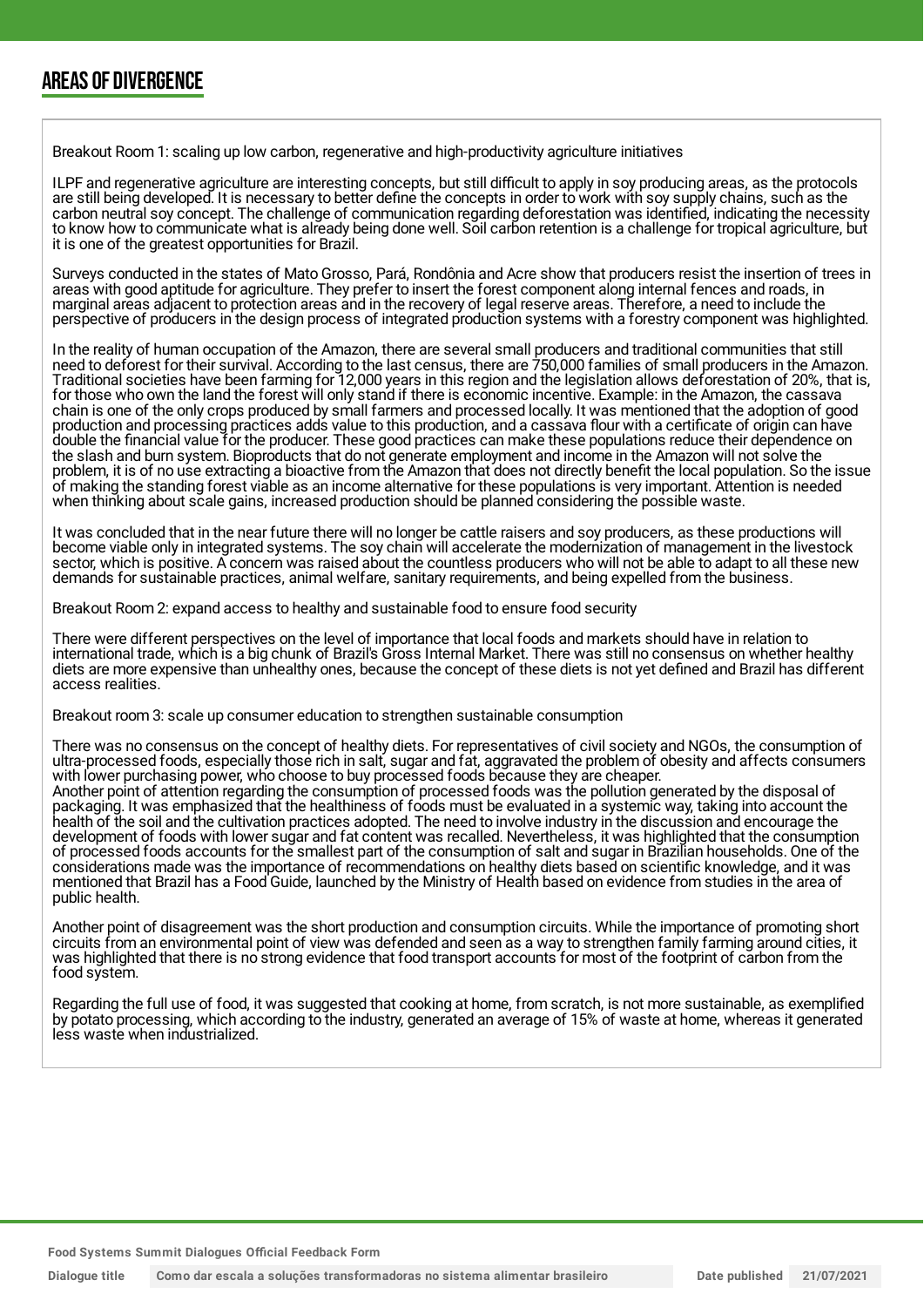#### ACTION TRACKS

| Action Track 1: Ensure access to safe and |
|-------------------------------------------|
| nutritious food for all                   |

- ✓ Action Track 2: Shift to sustainable consumption patterns
- ✓ Action Track 3: Boost nature-positive production
	- Action Track 4: Advance equitable livelihoods

Action Track 5: Build resilience to vulnerabilities, shocks and stress

#### **KEYWORDS**

|  | Finance                      | ✓ | Policy                     |
|--|------------------------------|---|----------------------------|
|  | Innovation                   | ✓ | Data & Evidence            |
|  | Human rights                 |   | Governance                 |
|  | Women & Youth<br>Empowerment |   | Trade-offs                 |
|  |                              |   | Environment<br>and Climate |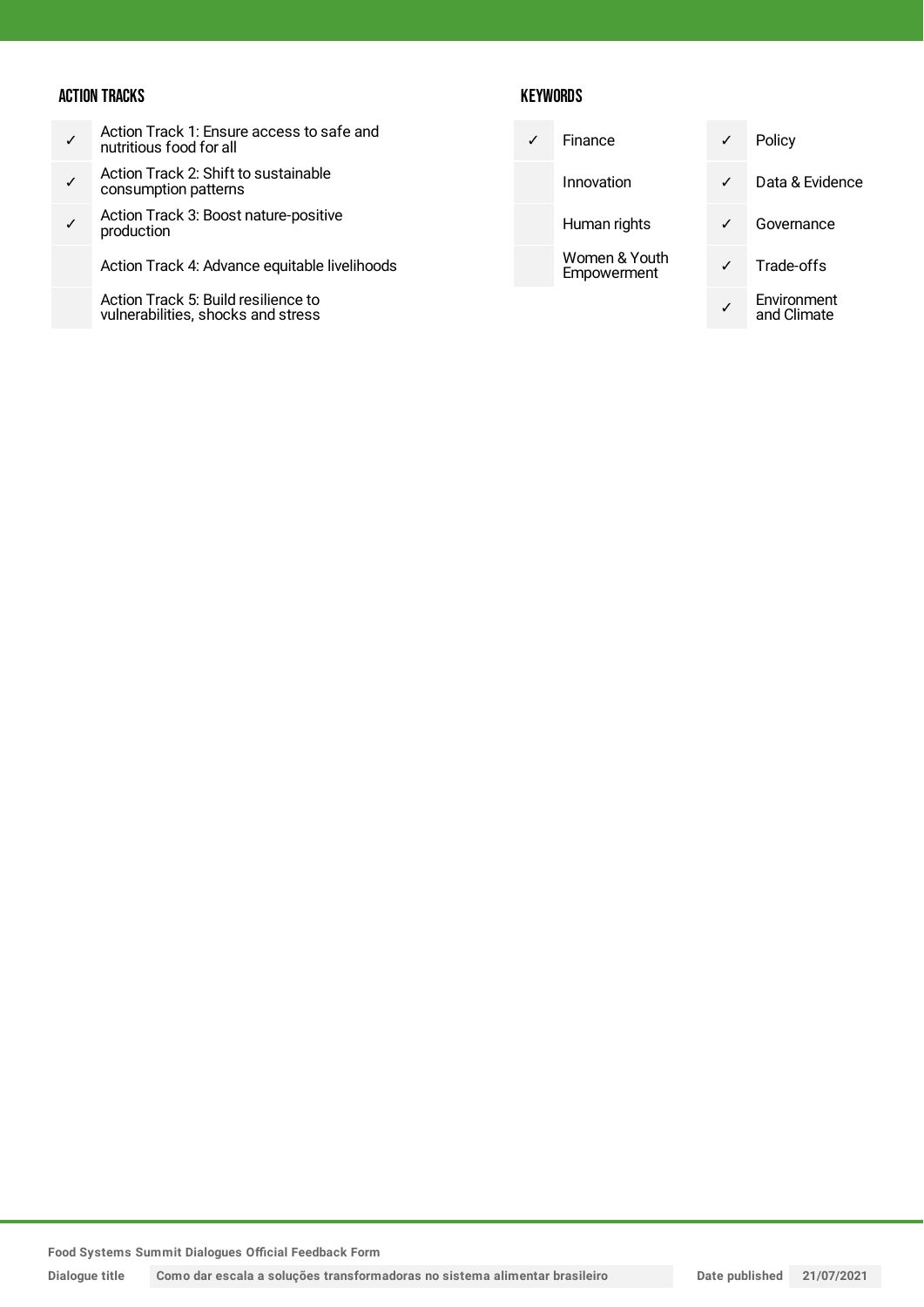### ATTACHMENTS AND RELEVANT LINKS

#### **ATTACHMENTS**

- **PDA - Estratégia Intersetorial para a Redução de Perdas e Desperdício de Alimentos no Brasil** [https://summitdialogues.org/wp-content/uploads/2021/07/PDA-Estrategia-Intersetorial-para-a-Reducao-de-Perdas-e-Desp](https://summitdialogues.org/wp-content/uploads/2021/07/PDA-Estrategia-Intersetorial-para-a-Reducao-de-Perdas-e-Desperdicio-de-Alimentos-no-Brasil.pdf) erdicio-de-Alimentos-no-Brasil.pdf
- **alimentos\_regionais\_brasileiros\_2ed**  $\bullet$
- **posicionamento do setor empresarial sobre a sustentabilidade de sistemas alimentares no Brasil**  $\bullet$ [https://summitdialogues.org/wp-content/uploads/2021/07/posicionamento-do-setor-empresarial-sobre-a-sustentabilidade](https://summitdialogues.org/wp-content/uploads/2021/07/posicionamento-do-setor-empresarial-sobre-a-sustentabilidade-dos-sistemas-alimentares-no-brasil.pdf)dos-sistemas-alimentares-no-brasil.pdf
- **Guia do CEO sobre a Transformação nos Sistemas Alimentares no Brasil** [https://summitdialogues.org/wp-content/uploads/2021/07/cebds.org-guia-do-ceo-para-a-transformacao-dos-sistemas-alim](https://summitdialogues.org/wp-content/uploads/2021/07/cebds.org-guia-do-ceo-para-a-transformacao-dos-sistemas-alimentares-no-brasil-cebds-guiaceo-2021-final.pdf) entares-no-brasil-cebds-guiaceo-2021-final.pdf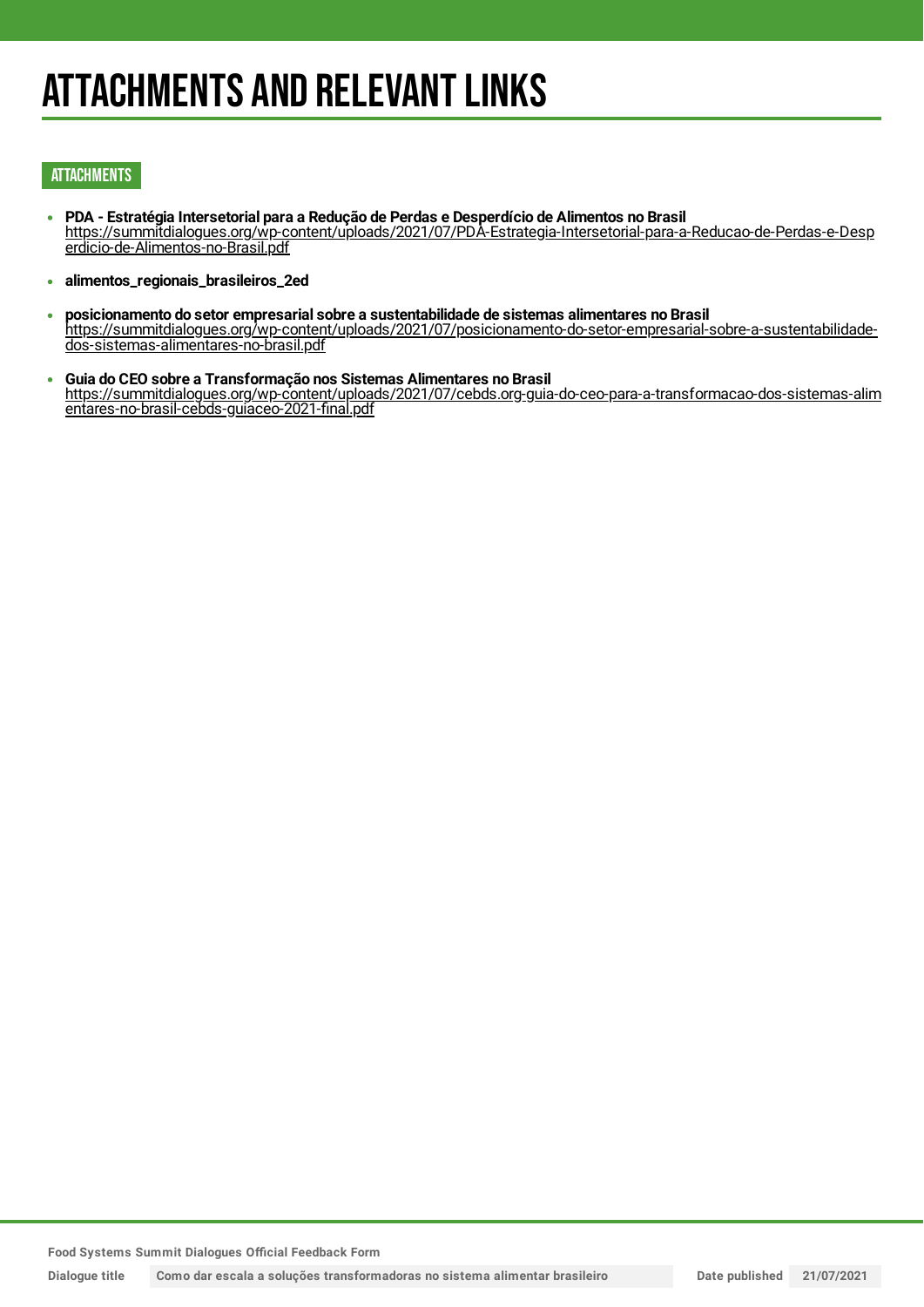### CORRECTIONS, ADJUSTMENTS, OR CHANGES- 1/2

Title Como dar escala a soluções transformadoras no sistema alimentar brasileiro

Date 21/07/2021

Publication and link addittions

#### RELEVANT LINKS

- **Rede ILPF - Crop-livestock-forestry systems Network** <https://www.redeilpf.org.br/>
- **Regeneration in the Milk Chain (Nestle)** [https://www.embrapa.br/busca-de-noticias/-/noticia/59751783/parceria-entre-embrapa-e-nestle-vai-desenvolver-protocolo](https://www.embrapa.br/busca-de-noticias/-/noticia/59751783/parceria-entre-embrapa-e-nestle-vai-desenvolver-protocolo-para--leite-de-baixo-carbono)para--leite-de-baixo-carbono
- Porpino, G.; Lourenço, C. E.; Araújo, C.M.; Bastos, A. (2018). Intercâmbio Brasil União Europeia sobre desperdício de ali  $\bullet$ **mentos. Relatório final de pesquisa. Brasília: Diálogos Setoriais União Europeia – Brasil.** [http://www.sectordialogues.org/documentos/proyectos/adjuntos/14e822\\_Relatorio\\_SemDesperdicio\\_Digital\\_Baixa.pdf](http://www.sectordialogues.org/documentos/proyectos/adjuntos/14e822_Relatorio_SemDesperdicio_Digital_Baixa.pdf)
- Porpino, G.; Antonioli, V. (2020). Sem Desperdício: diálogos sobre consumo sustentável. Relatório de projeto de cooperaçã **o. Brasília: Diálogos Setoriais União Europeia – Brasil.** [http://www.sectordialogues.org/documentos/proyectos/adjuntos/8623f8\\_Relatorio\\_SemDesperd%C3%ADcio\\_Maio\\_2020\\_V](http://www.sectordialogues.org/documentos/proyectos/adjuntos/8623f8_Relatorio_SemDesperd%C3%ADcio_Maio_2020_VF.pdf) F.pdf

**Food Systems Summit Dialogues Official Feedback Form**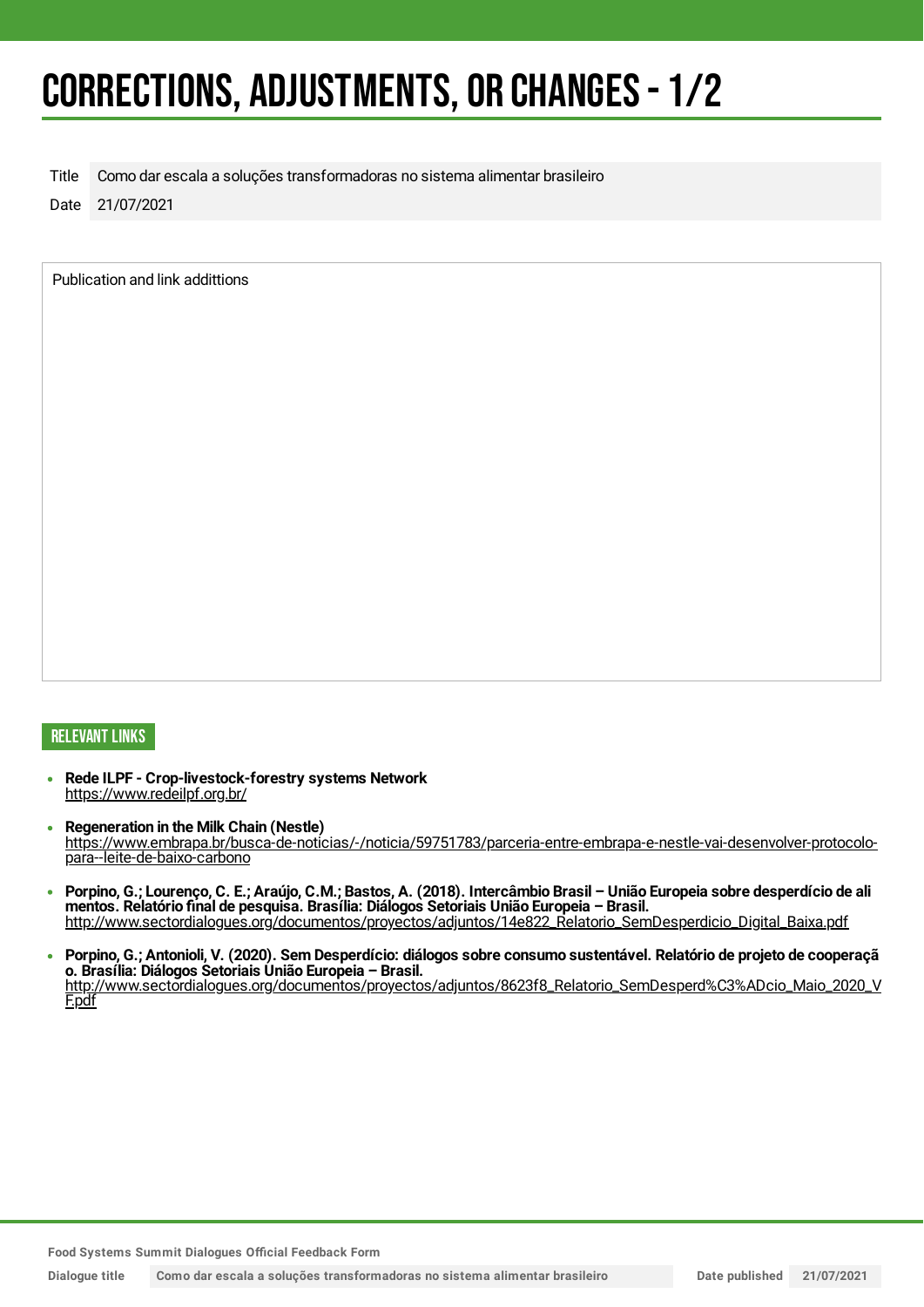### CORRECTIONS, ADJUSTMENTS, OR CHANGES- 2/2

Title Como dar escala a soluções transformadoras no sistema alimentar brasileiro

Date 21/07/2021

More relevant links

#### RELEVANT LINKS

- **Mesa Brasil (SESC)** <https://www.sesc.com.br/portal/site/mesabrasilsesc/home/>
- **Act for Food (Carrefour)** <https://actforfood.carrefour.com.br/>
- **Hortaliça Não é Só Salada (Embrapa)**  $\bullet$ <https://www.embrapa.br/hortalica-nao-e-so-salada>
- **Sem Desperdício**  $\bullet$ <https://www.semdesperdicio.org/>
- **Plano ABC/Programa ABC (Agricultura de Baixa Emissão de Carbono)** [https://www.gov.br/agricultura/pt-br/assuntos/sustentabilidade/plano-abc/plano-abc-agricultura-de-baixa-emissao-de-carb](https://www.gov.br/agricultura/pt-br/assuntos/sustentabilidade/plano-abc/plano-abc-agricultura-de-baixa-emissao-de-carbono) ono
- **Embrapa Alimentos e Territórios**  $\bullet$ <https://www.embrapa.br/alimentos-e-territorios>
- **Fundo JBS pela Amazônia**  $\bullet$ [https://jbs.com.br/imprensa/fundo-jbs-pela-amazonia-aprova-os-6-primeiros-projetos-que-receberao-investimento-de-r-50](https://jbs.com.br/imprensa/fundo-jbs-pela-amazonia-aprova-os-6-primeiros-projetos-que-receberao-investimento-de-r-50-milhoes/) milhoes/
- **Projeto Rural Sustentável** <https://www.cnabrasil.org.br/senar/atuacao/assistencia-tecnica-e-gerencial/projeto-rural-sustent%C3%A1vel>

**Food Systems Summit Dialogues Official Feedback Form**